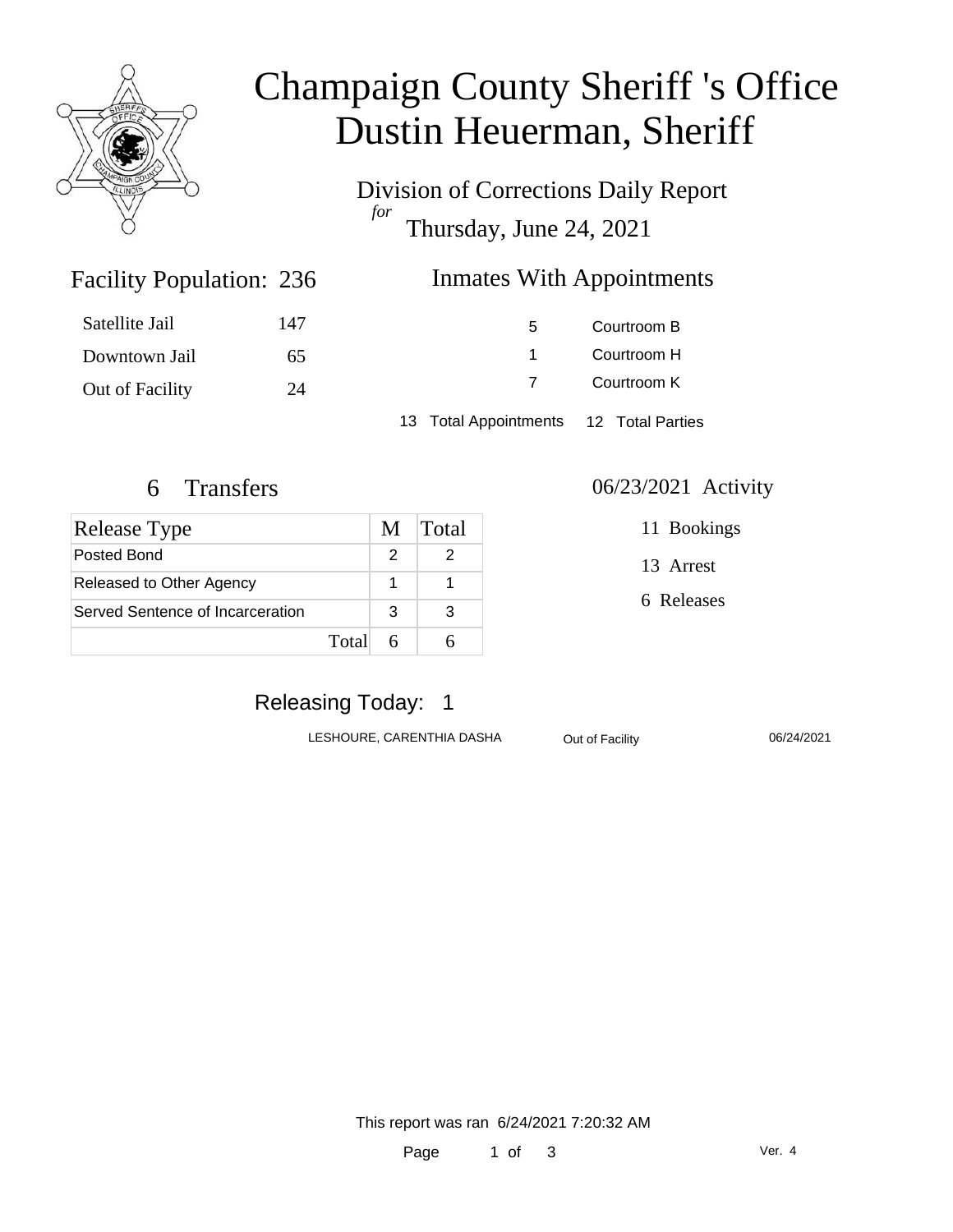

# Champaign County Sheriff 's Office Dustin Heuerman, Sheriff

Division of Corrections Daily Report *for* Thursday, June 24, 2021

#### Custody Status Count

- Civil Other 1
- Electronic Home Dentention 23
	- Felony Arraignment 7
		- Felony Other 3
	- Felony Pre-Sentence 6
		- Felony Pre-Trial 133
	- Felony Sentenced CCSO 2
	- Felony Sentenced IDOC 33
	- Felony Sentenced Other 1
		- Hold Other 1
	- Hold Sentenced CCCC 1
	- Misdemeanor Arraignment 3
		- Misdemeanor Pre-Trial 9
			- Petition to Revoke 4
			- Remanded to DHS 7
		- Traffic Sentenced CCSO 2
			- Total 236

This report was ran 6/24/2021 7:20:32 AM